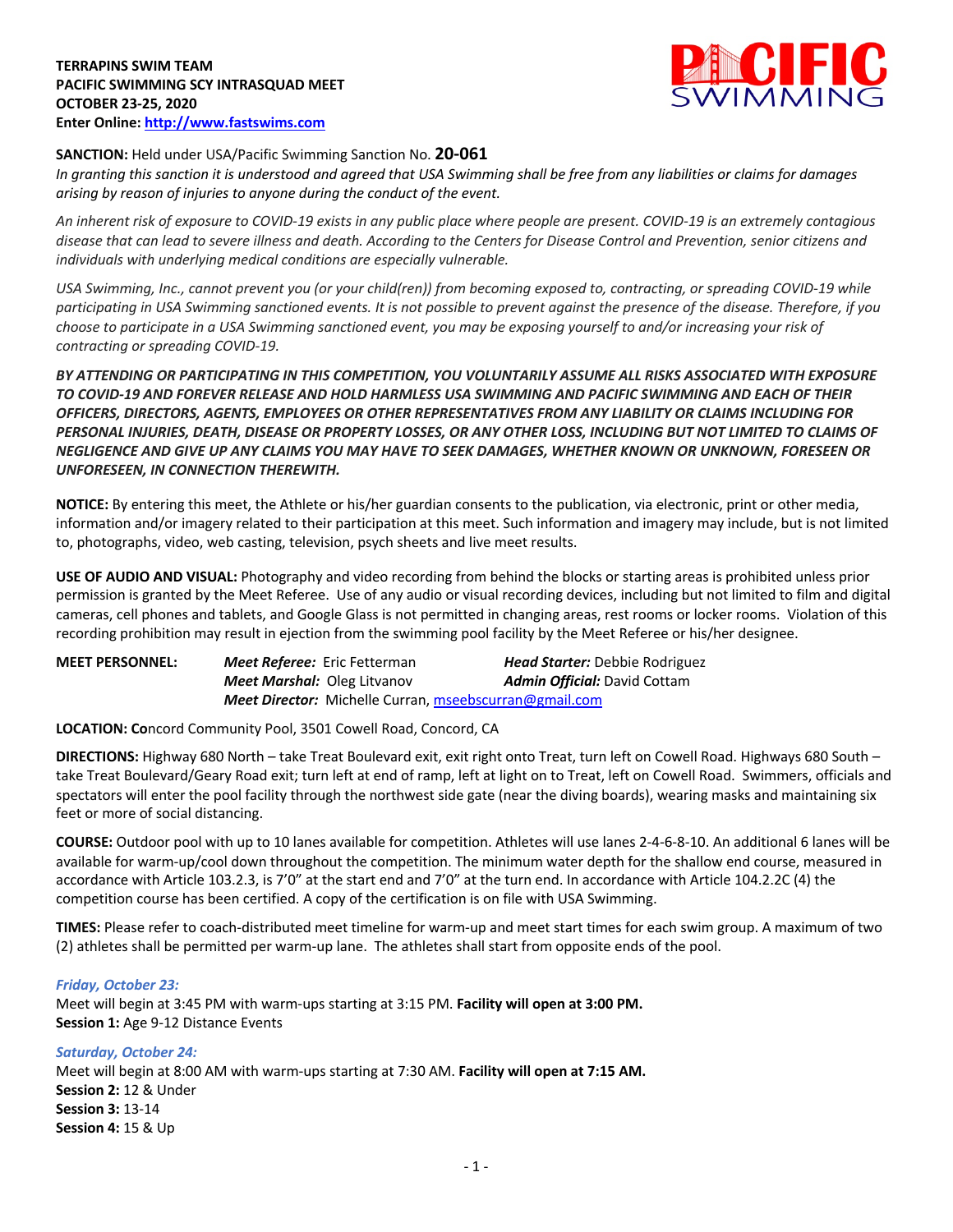# *Sunday, October 25:* Meet will begin at 8:00 AM with warm-ups starting at 7:30 AM. **Facility will open at 7:15 AM. Session 5:** 12 & Under **Session 6**: 13-14 **Session 7**: 15 & Up

**RULES: •** Current USA and Pacific Swimming rules and warm-up procedures will govern the meet. A copy of these procedures will be posted at the Clerk-of-Course.

• All applicable adults participating in or associated with this meet, acknowledge that they are subject to the provisions of the USA Swimming Minor Athlete Abuse Prevention Policy ("MAAPP"), and that they understand that compliance with the MAAPP policy is a condition of participation in the conduct of this competition.

- All events are timed finals.
- All events will swim fast to slow.

• Entries will be accepted until the number of splashes exceeds the estimated timeline, per the "Four-Hour Rule," based on the Athletes age and gender, or the number of entered athletes meets the maximum capacity as determined by local health guidelines.

• Athletes may compete in up to **ONE** event on Friday and up to **THREE** events on Saturday and Sunday.

**•** If local conditions warrant it, the Meet Referee, with the concurrence of the Meet Director, may require a mandatory scratch down.

• All events and sessions may be subject to change in order to maintain safe social distancing at the pool facility per the Meet Referee and Meet Director.

• **All Coaches and Officials must wear their USA Swimming membership cards in a visible manner.** 

• All athletes 18 and older must have completed the Athlete Protection Training to be allowed to compete.

**UNACCOMPANIED ATHLETES:** Any USA Swimming Athlete-Member competing at the meet must be accompanied by a USA Swimming Member-Coach for the purposes of Athlete supervision during warm-up, competition and warm-down. If a Coach-Member of the Athlete's USA Swimming Club does not attend the meet to serve in said supervisory capacity, it is the responsibility of the Athlete or the Athlete's legal guardian to arrange for supervision by a USA Swimming Member-Coach. The Meet Director or Meet Referee may assist the Athlete in making arrangements for such supervision; however, it is recommended that such arrangements be made in advance of the meet by the Athlete's USA Swimming Club Member-Coach.

**RACING STARTS:** Athletes must be certified by a USA Swimming member-coach as being proficient in performing a racing start or must start the race in the water. It is the responsibility of the Athlete or the Athlete's legal guardian to ensure compliance with this requirement.

**RESTRICTIONS:** • Smoking and the use of other tobacco products is prohibited on the pool deck, in the locker rooms, in spectator

- seating, on standing areas and in all areas used by Athletes, during the meet and during warm-up periods.
- Sale and use of alcoholic beverages are prohibited in all areas of the meet venue.
- No glass containers are allowed in the meet venue.
- No propane heater is permitted except for snack bar/meet operations.
- All shelters must be properly secured.
- Deck Changes are prohibited.

• Destructive devices, to include but not limited to, explosive devices and equipment, firearms (open or concealed), blades, knives, mace, stun guns and blunt objects are strictly prohibited in the swimming facility and its surrounding areas. If observed, the Meet Referee or his/her designee may ask that these devices be stored safely away from the public or removed from the facility. Noncompliance may result in the reporting to law enforcement authorities and ejection from the facility. Law enforcement officers (LEO) are exempt per applicable laws.

• Operation of a drone, or any other flying apparatus, is prohibited over the venue (pools, Athlete/Coach areas, Spectator areas and open ceiling locker rooms) any time Athletes, Coaches, Officials and/or Spectators are present.

- Coaches, parents and siblings may not use the pool.
- All spectators, including parents, must sit outside the pool's fencing.
- All athletes and timers must enter the pool near the diving boards and exit near the tennis courts.

• Locker rooms are available for restroom use only. No showering or changing in the locker rooms will be permitted. Spectators will need to use bathrooms located in the front of the pool facility on the parking circle.

• Per Contra Costa County Health requirements, masks are mandated for use by athletes when not in the water as well as officials, timers and staff in the facility. Social distancing requirements of 6 feet or more are mandatory.

# **ELIGIBILITY:** • Athletes must be current members of USA Swimming and enter their name and registration number on the meet entry card as they are shown on their Registration Card. If this is not done, it may be difficult to match the Athlete with the registration and times database. The meet host will check all Athlete registrations against the SWIMS database and if not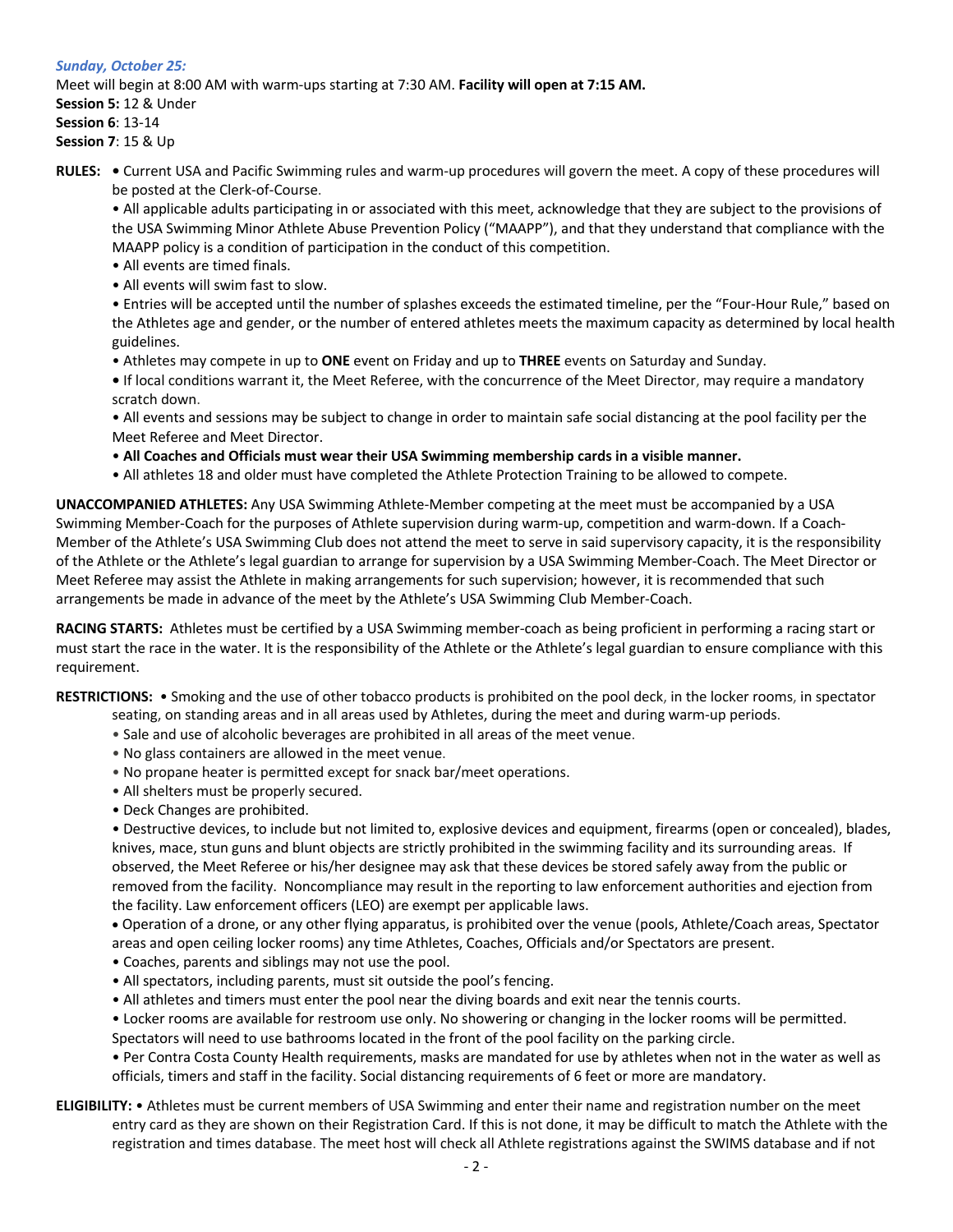found to be registered, the Meet Director shall accept the registration at the meet (a \$10 surcharge will be added to the regular registration fee). Duplicate registrations will be refunded by mail.

- Meet is open only to qualified athletes registered with **Terrapins Swim Team**.
- Entries with **"NO TIME" will be ACCEPTED.**
- Disabled Athletes are welcome to attend this meet and should contact the Meet Director or Meet Referee regarding any special accommodations on entry times and seeding per Pacific Swimming policy.
- The Athlete's age will be the age of the Athlete on the first day of the meet.

**ENTRY FEES:** All athletes: flat fee of \$40.00 per athlete for ages 9 & over or \$25.00 for ages 8 & under. Entries will be rejected if payment is not sent at time of request. No refunds will be made, except mandatory scratch downs.

**ONLINE ENTRIES:** To enter online go to **www.fastswims.com** to receive an immediate entry confirmation. Entering online is a convenience, is completely voluntary, and is in no way required or expected of an Athlete by Pacific Swimming. Online entries will be accepted through **October 17, 2020.**

**MAILED OR HAND DELIVERED ENTRIES**: Entries must be on the attached consolidated entry form. Forms must be filled out completely and printed clearly with Athlete's best time. Entries must be postmarked by **October 15, 2020** or hand delivered by 6:30 PM **October 17, 2020. No late entries will be accepted**. Requests for confirmation of receipt of entries should include a selfaddressed envelope.

**Mail entries to**: **Terrapins Swim Team** P.O. Box 21127, Concord, CA 94521 **Hand deliver entries to:** Terrapins Coaching Staff between 4-7 PM at 3501 Cowell Road, Concord, CA 94518.

**CHECK-IN:** The meet shall be pre-seeded. Athletes shall report to the bull-pen area at their scheduled time for each event wearing masks and practicing social distancing.

**SCRATCHES:** Any Athletes not reporting for or competing in an individual timed final event that they have entered shall not be penalized. Scratches should be submitted by **October 20, 2020** to Coach Dan Cottam at cottamdan55@gmail.com.

**AWARDS:** None.

## **ADMISSION:** Free.

**MISCELLANEOUS:** No overnight parking is allowed. Facilities will not be provided after meet hours.

## **EVENT SUMMARY**

|               | <b>FRIDAY</b> | <b>SATURDAY</b> |              |              | <b>SUNDAY</b> |                  |                 |               |               |               |                  |
|---------------|---------------|-----------------|--------------|--------------|---------------|------------------|-----------------|---------------|---------------|---------------|------------------|
| $9 - 10$      | $11 - 12$     | <b>8&amp;UN</b> | $9 - 10$     | $11 - 12$    | $13 - 14$     | <b>15&amp;UP</b> | <b>8&amp;UN</b> | $9 - 10$      | $11 - 12$     | $13 - 14$     | <b>15&amp;UP</b> |
| <b>500 FR</b> | <b>500 FR</b> | 100 IM          | 200 FR       | 200 FR       | <b>200 FR</b> | 200 FR           | <b>100 FR</b>   | <b>100 FR</b> | 200 BK        | 200 FL        | 200 FL           |
|               | 400 IM        | <b>50 BK</b>    | 100 FL       | 100 FL       | 100 FL        | 100 FL           | <b>50 FL</b>    | <b>50 FL</b>  | <b>100 FR</b> | <b>100 FR</b> | <b>100 FR</b>    |
|               |               | 100 BR          | <b>50 BK</b> | <b>50 BK</b> | 200 BK        | 200 BK           | 100 BK          | 100 BK        | <b>50 FL</b>  | 200 BR        | 200 BR           |
|               |               | <b>50 FR</b>    | 100 BR       | 100 BR       | 100 BR        | 100 BR           | <b>50 BR</b>    | <b>50 BR</b>  | 100 BK        | <b>100 BK</b> | <b>100 BK</b>    |
|               |               |                 | <b>50 FR</b> | <b>50 FR</b> | 200 IM        | 200 IM           |                 | 200 IM        | <b>50 BR</b>  |               |                  |
|               |               |                 |              |              | <b>50 FR</b>  | <b>50 FR</b>     |                 |               | 200 IM        |               |                  |

#### **ORDER OF EVENTS**

| <b>Friday, October 23</b><br><b>SESSION ONE: 9-12</b> |                     |                              |  |  |  |  |  |
|-------------------------------------------------------|---------------------|------------------------------|--|--|--|--|--|
| <b>GIRLS</b><br><b>EVENT#</b>                         | <b>EVENTS (SCY)</b> | <b>BOYS</b><br><b>EVENT#</b> |  |  |  |  |  |
|                                                       | 9-12 500 FREE*      |                              |  |  |  |  |  |
|                                                       | 11-12 400 IM        |                              |  |  |  |  |  |

\*500 FR – Athletes entering the 500 must provide their own lap counters. Timers will be provided for both the 500 Free and 400 IM.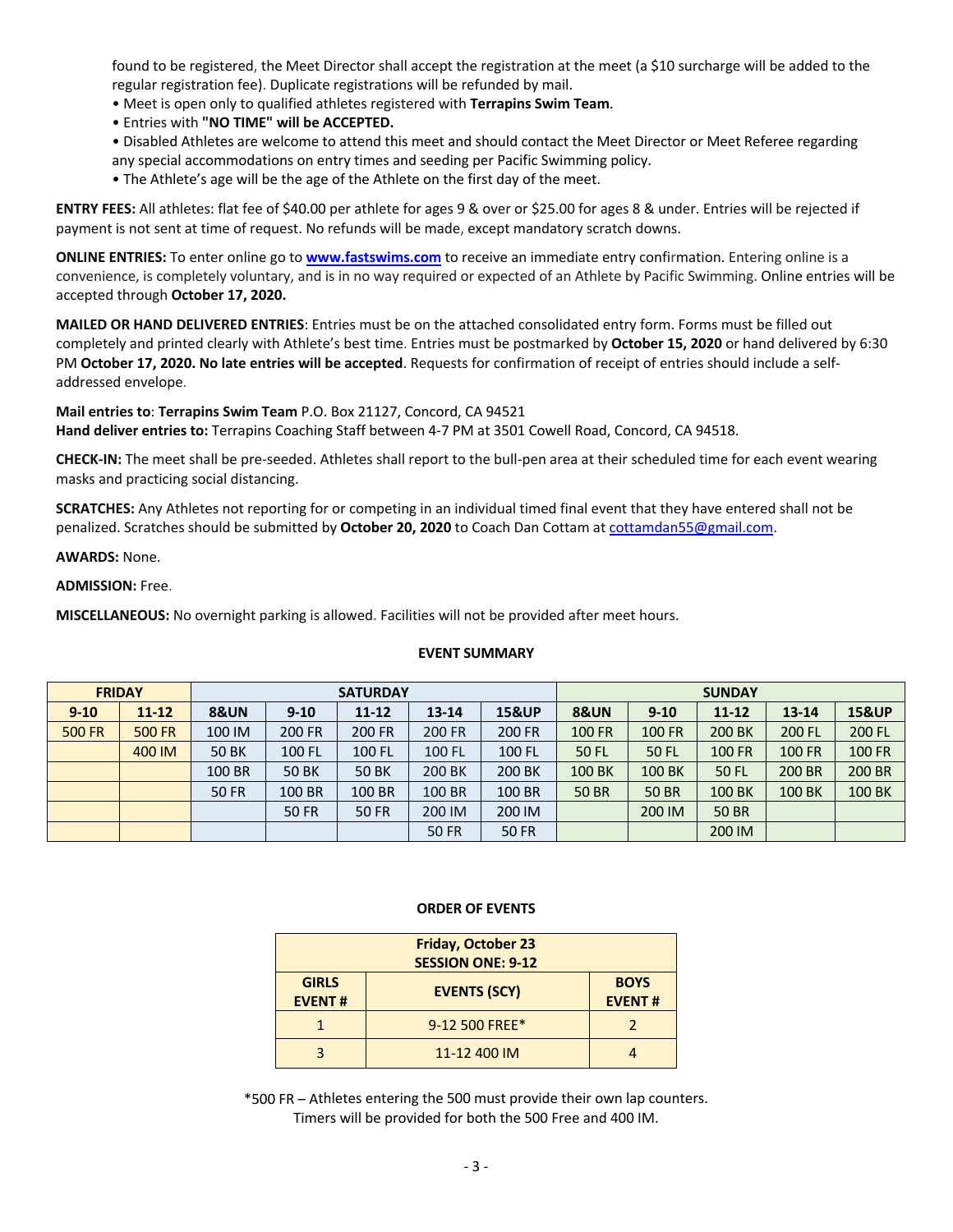| Saturday, October 24<br><b>SESSION TWO: 12 &amp; Under</b> |                     |               |  |  |  |  |  |  |  |
|------------------------------------------------------------|---------------------|---------------|--|--|--|--|--|--|--|
| <b>GIRLS</b>                                               | <b>BOYS</b>         |               |  |  |  |  |  |  |  |
| <b>EVENT#</b>                                              | <b>EVENTS (SCY)</b> | <b>EVENT#</b> |  |  |  |  |  |  |  |
| 5                                                          | 9-12 200 FREE       | 6             |  |  |  |  |  |  |  |
| 7                                                          | 8 & UN 100 IM       | 8             |  |  |  |  |  |  |  |
| 9                                                          | 9-12 100 Fly        | 10            |  |  |  |  |  |  |  |
| 11                                                         | 12&UN 50 Back       | 12            |  |  |  |  |  |  |  |
| 13                                                         | 12&UN 100 Breast    | 14            |  |  |  |  |  |  |  |
| 15                                                         | 12&UN 50 Free       | 16            |  |  |  |  |  |  |  |

| Saturday, October 24<br><b>SESSION THREE: 13-14</b> |                     |                              |  |  |  |  |  |
|-----------------------------------------------------|---------------------|------------------------------|--|--|--|--|--|
| <b>GIRLS</b><br><b>EVENT#</b>                       | <b>EVENTS (SCY)</b> | <b>BOYS</b><br><b>EVENT#</b> |  |  |  |  |  |
| 17                                                  | 13-14 200 Free      | 18                           |  |  |  |  |  |
| 19                                                  | 13-14 100 Fly       | 20                           |  |  |  |  |  |
| 21                                                  | 13-14 200 Back      | 22                           |  |  |  |  |  |
| 23                                                  | 13-14 100 Breast    | 24                           |  |  |  |  |  |
| 25                                                  | 13-14 200 IM        | 26                           |  |  |  |  |  |
| 27                                                  | 13-14 50 Free       | 28                           |  |  |  |  |  |

| Saturday, October 24<br><b>SESSION FOUR: 15 &amp; UP</b>                             |                  |    |  |  |  |  |  |  |
|--------------------------------------------------------------------------------------|------------------|----|--|--|--|--|--|--|
| <b>GIRLS</b><br><b>BOYS</b><br><b>EVENTS (SCY)</b><br><b>EVENT#</b><br><b>EVENT#</b> |                  |    |  |  |  |  |  |  |
| 29                                                                                   | 15&UP 200 Free   | 30 |  |  |  |  |  |  |
| 31                                                                                   | 15&UP 100 Fly    | 32 |  |  |  |  |  |  |
| 33                                                                                   | 15& UP 200 Back  | 34 |  |  |  |  |  |  |
| 35                                                                                   | 15&UP 100 Breast | 36 |  |  |  |  |  |  |
| 37                                                                                   | 15&UP 200 IM     | 38 |  |  |  |  |  |  |
| 39                                                                                   | 15&UP 50 Free    | 40 |  |  |  |  |  |  |

| Sunday, October 25<br><b>SESSION FIVE: 12 &amp; Under</b>                            |                 |    |  |  |  |  |  |  |
|--------------------------------------------------------------------------------------|-----------------|----|--|--|--|--|--|--|
| <b>GIRLS</b><br><b>BOYS</b><br><b>EVENTS (SCY)</b><br><b>EVENT#</b><br><b>EVENT#</b> |                 |    |  |  |  |  |  |  |
| 41                                                                                   | 11-12 200 Back  | 42 |  |  |  |  |  |  |
| 43                                                                                   | 12&UN 100 Free  | 44 |  |  |  |  |  |  |
| 45                                                                                   | 12&UN 50 Fly    | 46 |  |  |  |  |  |  |
| 47                                                                                   | 12&UN 100 Back  | 48 |  |  |  |  |  |  |
| 49                                                                                   | 12&UN 50 Breast | 50 |  |  |  |  |  |  |
| 51                                                                                   | 9-12 200 IM     | 52 |  |  |  |  |  |  |

| <b>Sunday, October 25</b><br><b>SESSION SIX: 13-14</b> |                     |    |  |  |  |  |  |  |
|--------------------------------------------------------|---------------------|----|--|--|--|--|--|--|
| <b>GIRLS</b>                                           | <b>BOYS EVENT#</b>  |    |  |  |  |  |  |  |
| <b>EVENT#</b>                                          | <b>EVENTS (SCY)</b> |    |  |  |  |  |  |  |
| 53                                                     | 13-14 200 Fly       | 54 |  |  |  |  |  |  |
| 55                                                     | 13-14 100 Free      | 56 |  |  |  |  |  |  |
| 57                                                     | 13-14 200 Breast    | 58 |  |  |  |  |  |  |
| 59                                                     | 13-14 100 Back      | 60 |  |  |  |  |  |  |
|                                                        |                     |    |  |  |  |  |  |  |
|                                                        |                     |    |  |  |  |  |  |  |

| <b>Sunday, October 25</b><br><b>SESSION SEVEN: 15 &amp; UP</b> |                  |    |  |  |  |  |  |  |
|----------------------------------------------------------------|------------------|----|--|--|--|--|--|--|
| <b>GIRLS</b>                                                   | <b>BOYS</b>      |    |  |  |  |  |  |  |
| <b>EVENT#</b>                                                  | <b>EVENT#</b>    |    |  |  |  |  |  |  |
| 61                                                             | 15&UP 200 Fly    | 62 |  |  |  |  |  |  |
| 63                                                             | 15&UP 100 Free   | 64 |  |  |  |  |  |  |
| 65                                                             | 15&UP 200 Breast | 66 |  |  |  |  |  |  |
| 67                                                             | 15& UP 100 Back  | 68 |  |  |  |  |  |  |

Use the following URL to find the time standards: http://www.pacswim.org/swim-meet-times/standards

| Pacific Swimming – Hosted by Terrapins Swim Team |
|--------------------------------------------------|
| SCY INTRASQUAD MEET                              |
| October 23-25, 2020                              |
| Consolidated Entry Form                          |